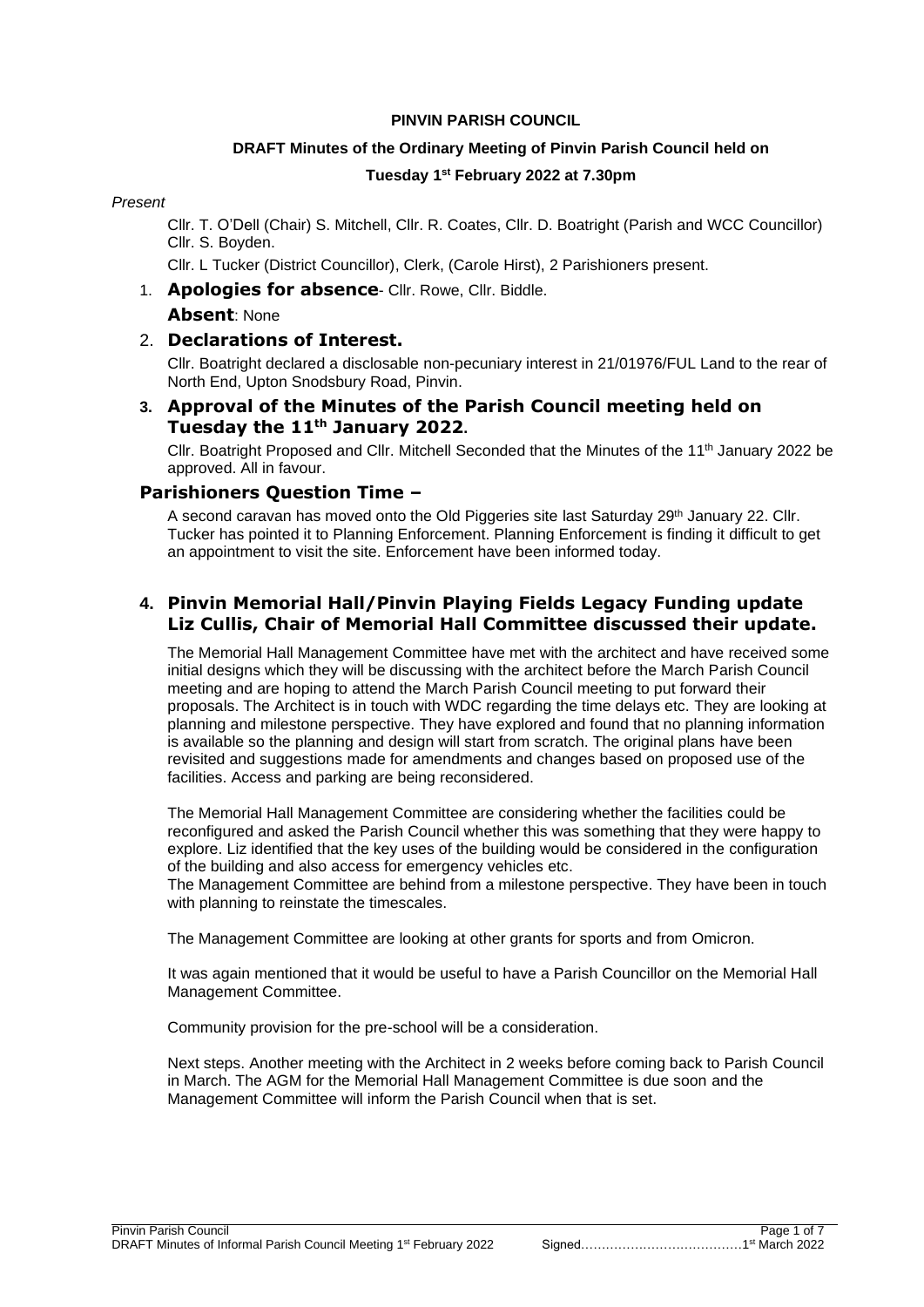# **5. Pinvin Community Pre-School Committee – Problems with car-park and gates. (Safety and Protection issues).**

The issue of the barrier on the car park of the memorial hall was raised in an email from a member of staff from the preschool. Due to issues that the preschool have had with school parents and alleged poor parking, they would like the barrier to be continuously left open for the public to use at all times. They have suggested reinforcing the gate and fencing to stop vehicles entering the playing fields.

The memorial hall committee does not agree with this. They would like the barrier to remain closed when the hall and playing fields are not in use. They have asked the parish council to support them on this.

Cllr. Boatright asked whether the frightening, unpleasant and threatening behaviour has been reported to the police and if not why not? as that needs to be tackled.

Cllr O'Dell asked councillors for their opinions on this matter. The majority of councillors agreed that the barrier should be kept closed except when the car park is being used by hirers of the hall and playing fields. It was felt that the potential negative issues with having it left open eg fly tipping, travellers moving in, drug dealing on the car park would outweigh the positives.

Cllr. O'Dell proposed that a larger sign be put up at the front of the building informing people that the car park was for use of hirers of the hall and playing fields only.

Pre-school will need to keep to the terms of their hire agreement regarding the barrier. The Preschool needs to report any abuse they get to the police. Liz Cullis will write a draft response to the Pre-school and circulate to the Parish Council. The Parish Council will write a supporting letter to the PMHMC letter.

### **6. Finance**

| a. Current Balances on 1 <sup>st</sup> February 2022 |                                                                              |
|------------------------------------------------------|------------------------------------------------------------------------------|
| <b>Bank Instant:</b>                                 | £29.055.92                                                                   |
| Treasurers Account: £ 3.574.65                       |                                                                              |
|                                                      | Payments not left account $\epsilon$ - 1, 024.87 (Npower and Walcot Nursery) |
| Total                                                | £ 31,605.70                                                                  |

- **b. Formal Bank Reconciliation to 21st January 2022.** Cllr. Coates reviewed the accounts and confirmed that the Bank Reconciliation was accurate and reconciled and signed the bank reconciliation as true and accurate. **Noted.**
- **c. To consider the Budget Monitoring Report to 21st January 2022.** Councillors agreed the Budget Monitoring Report. **Noted.**
- **d. To Consider the attached list of payments and receipts to 1 st February 2022. Cllr. Coates Proposed and Cllr. Mitchell Seconded that all payments be approved, and receipts noted. All in favour.**

| 1500                                  |   |           |  |
|---------------------------------------|---|-----------|--|
| Carole Hirst salary to 5 Feb 22       |   | 396.11    |  |
| HMRC to 5 Feb 22                      | £ | 77.51     |  |
| K W Boulton - Fencing                 |   | £2,780.00 |  |
| Elan City - UK VAS sign               |   | £2,266.80 |  |
| <b>Walcot Organic Nursery Ltd</b>     | £ | 605.00    |  |
| Carl Brassington Jan Lengthsman       | £ | 90.00     |  |
| C Hirst Expenses from 11th Jan to 1st |   |           |  |
| Feb 22 22                             | £ | 81.40     |  |
| <b>TOTAL</b>                          |   | £6,696.82 |  |

| Receipts to Feb 1st 2022 |  |  |
|--------------------------|--|--|
|                          |  |  |
| I TOTAL                  |  |  |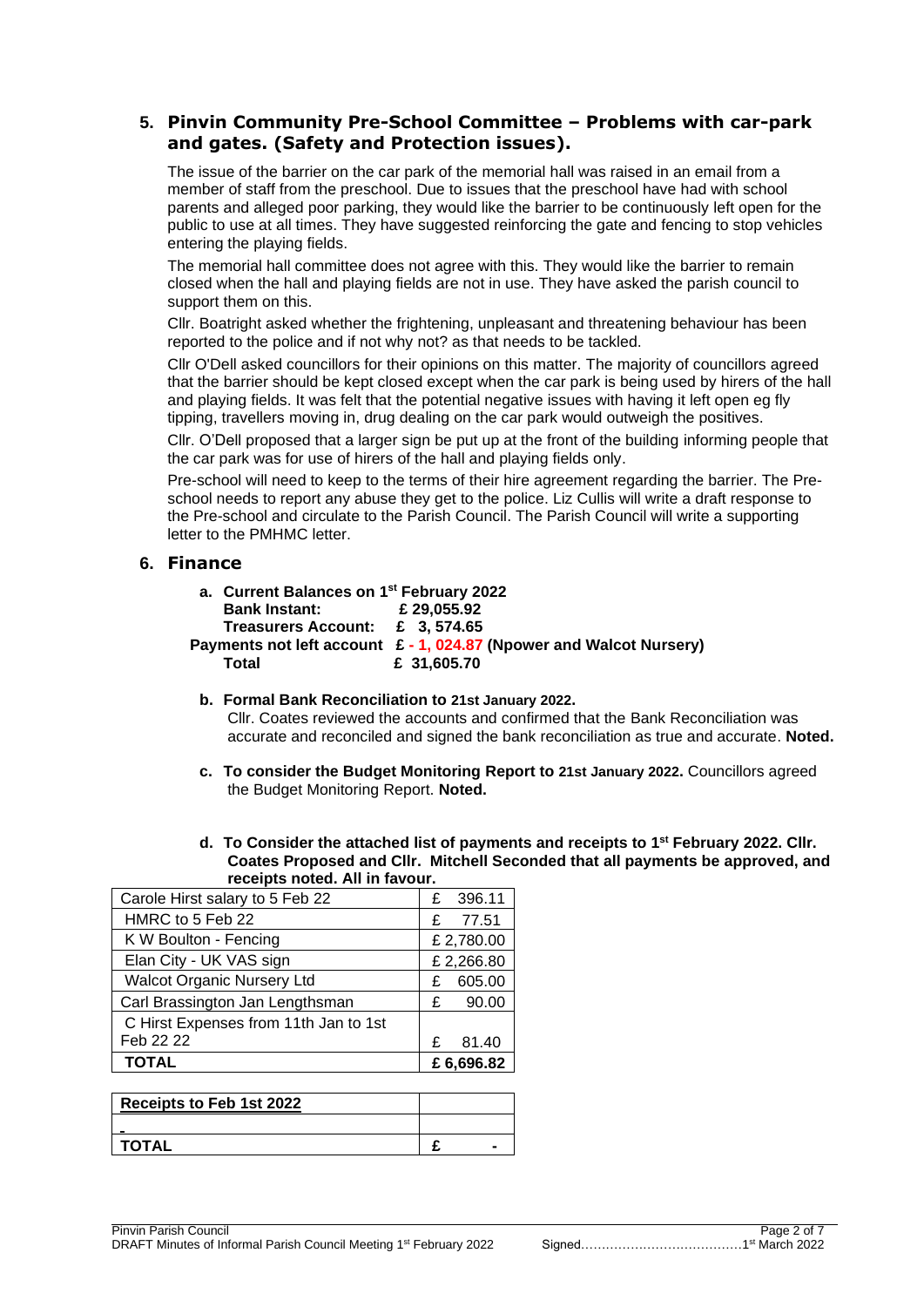#### **e. To approve cost for Memorial Bench, fitting of replacement matting to roundabout on playground.**

Cllr. Mitchell proposed that the Financial Regulations be waived for these items. The Memorial Bench is being paid for directly by the donor. Carl Waters, a local landscape gardener C J Waters provided the following quote.

Memorial bench - £240. This will be paid for by the family.

Laying matting and levelling the ground around the spinning play equipment - £170 (The Parish Council need to purchase new matting).

Matting quote £236.00 was the most competitive of 3 quotes.

Cllr. Coates Proposed and Cllr. Boyden Seconded that the quote for £236 be approved and CJ Waters quote for £170 be approved. Cllr. Boatright offered to contribute £160 towards the matting from his WCC Divisional Fund.

### **7. Planning**

• **21/01975/OUT Cleveland House, Terrace Road, Pinvin-** Outline application for 4 no. detached houses, all matters reserved except for access and layout- CONSULTATION to 7th Feb 2022**. Cllr. Boatright and Cllr. Mitchell to prepare a response for submission.**

#### • Appeal Decisions –

**APPEAL A -** Agricultural Building (Barn 1), Land Adjacent to Byfield House, Upton Snodsbury Road, Pinvin- **Appeal A is allowed and planning permission is granted APPEAL B**- APP/H1840/W/21/3279033- Agricultural Building (Barn 2), Land Adjacent to Byfield House, Upton Snodsbury Road, Pinvin- **The appeal is dismissed in respect of Appeal B. Appeal C** Ref: APP/H1840/W/21/3279034 Byfield House, Upton Snodsbury Road, Pinvin-Appeal C is allowed and planning permission is granted.

William Davis Homes proposal for a development of approximately 115 high-quality new homes on land off Wyre Road, Pershore. The proposal includes 40% affordable housing. Feedback by 13 February 2022. **Not in Pinvin Parish. No comment at this stage.**

21/01976/FUL Land to the rear of North End, Upton Snodsbury Road, Pinvin- Demolish disused barns, stables and shed and replace with 1 number 3 bed detached bungalow and 2 number 3 bed detached dwellings- CONSULTATION to 21<sup>st</sup> February 22. Cllr. Mitchell agreed to write a response. The Parish Council agreed to object to this application.

### **8. Community Projects.**

#### **Community Orchard**

The orchard has now been fenced off with 2 gates for access. The working party will meet every Sunday afternoon during February to plant the fruit trees. Hedging plants have been delivered today to go around the perimeter of the fence which we will plant towards the end of February. Severn Waste services have donated a trailer load of soil improver for the orchard. Cllr O'Dell sent an email of thanks to them for this.

#### **Litter-Picking Group**

No further update.

#### **Queens Platinum Jubilee**

Ideas are welcome from councillors and residents on how to celebrate this occasion in Pinvin.

Cllr Rowe has suggested having medals made for village children. The Churchwarden has contacted the Chairman to ask whether the parish council was planning anything as members of the church had enquired. He suggested the road closure of Main Street outside the pub and Owletts End, so the green area opposite the pub could be used.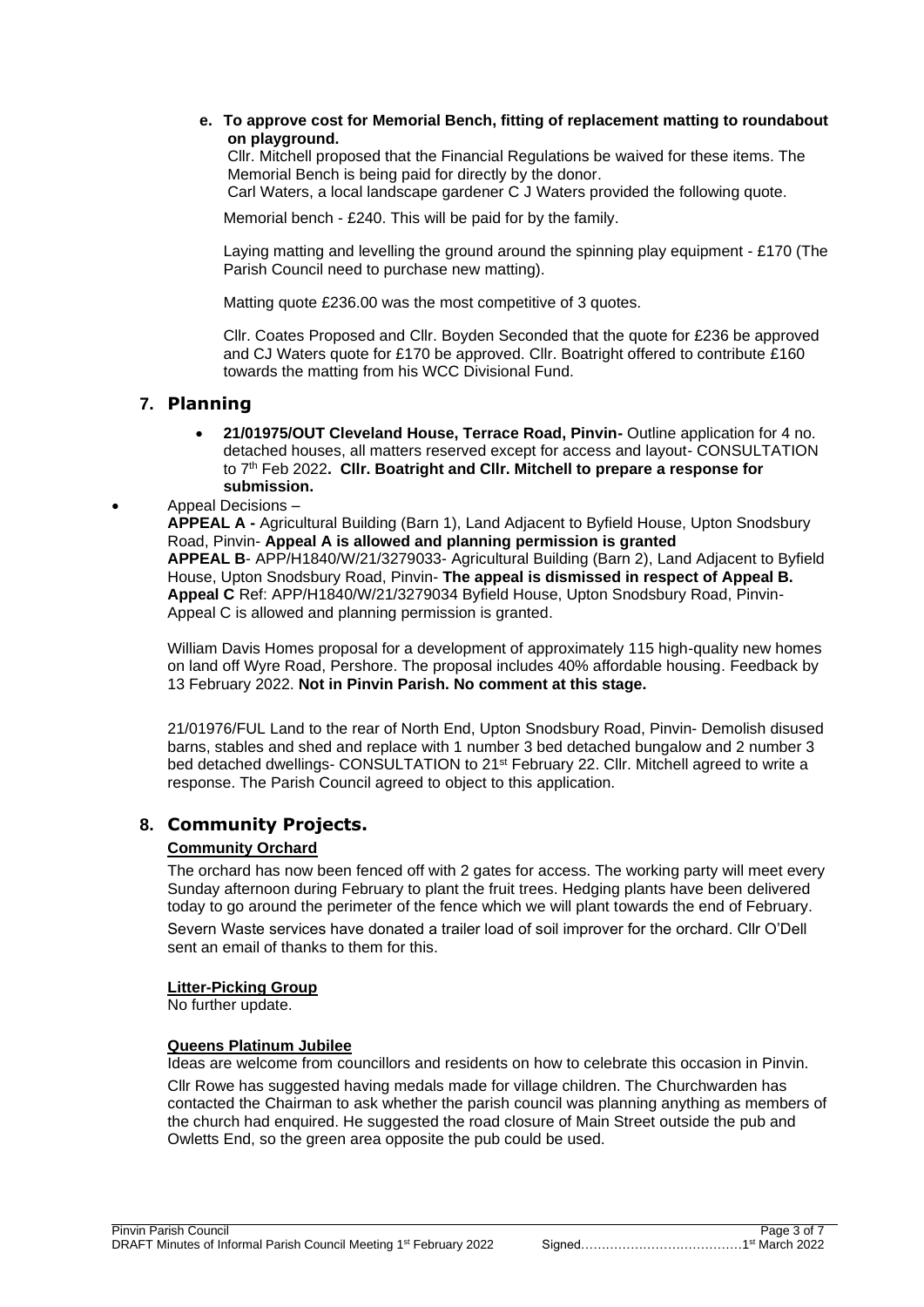Cllr. O'Dell suggested that the Memorial Hall, the Church, the School and Parish Council to work together as a committee to take this forward. A leaflet drop would take place in March asking residents for help and ideas.

The Parish Council has been emailed information regarding the lighting of beacons on 2 June. It was decided not to take this on.

#### **Park That Bike**

Four Sheffield bike stands have been delivered. A quote has been received from C J Waters of £190 for their installation. They will be installed at the front of the village hall where they will be in a prominent place for security.

### • **Pinvin Youth Club**

This is being organised by Bradley Edmunds, the youth manager from Pershore Riverside Centre and will be held in the memorial hall and on the playing fields. Details are still to be confirmed. Cllr O'Dell will keep councillors updated, as decisions will be made in February.

### **9. Vehicle speed issues and increasing number of HGV's. Report from Cllr. O'Dell.**

Cllr O'Dell has met Barry Barnes from WCC Highways and he has agreed to issue a permit to install a new vehicle activated sign at Spion Kop. This will increase driver's speed awareness as they approach the school. Cllr Boatright has very kindly offered to fund the cost of this through his access to community grants.

Whilst talking to Barry two very large HGV's went past, and Cllr O'Dell was able to use this opportunity to highlight the issue that there is in the village of the size of the vehicles and the narrowness of the road outside the first school.

Barry Barnes wondered whether school children could design posters to display in the village highlighting the dangers of speeding and other road safety issues. Shall we approach the school about this? It was decided that this would be a good idea. Cllr. O'Dell to approach the school.

# **10. Street Lighting**

Cllr O'Dell has chased the outstanding order with Prysmian. Mark Colston has emailed to say that there was an administrative delay.

1)The complete removal of streetlight no. 2 on Terrace Road. A new one has been installed by highways at this point The light is fixed to a wooden pole which appears to be overhead fed from inside the adjacent property. I can arrange to remove the lantern and bracket however the service connection will need to be disconnect by Western Power distribution. Once this is completed we can look to remove the wood pole from the garden but there will need to be disturbance in the garden and a section of hedge removed as it seems to have grown around the post. **To remove the lantern and wood pole once disconnected by WPD would be - £400.00 + VAT.**

2)The removal of streetlight no.11 at Northend from a garden and a replacement streetlight installed on the footway. As previously discussed, we would disconnect the wood pole and extend the service into the footway. We would need permission to access the property garden and trench to the footpath, also the removal of a section of fence. **To remove the wood pole, install new 6m column and LED lantern + transferring the power supply would be – £1750.00 + VAT**

3)A replacement streetlight to be installed at no.16, near to the Coach and Horses. The old one has been removed as it was not working and was attached to a joint use wooden pole which has been replaced. There was no power to this streetlight, so the replacement may need to be solar powered – **To supply and install a 6m post with suitable Solar LED lantern would be £1512.00 + VAT**

The above do not include any Traffic management. From initial thoughts we may require traffic management on Terrace Road but I will ask one of our crews to take a look before confirming. If Traffic management is required this will be charged at £550 + VAT per day but we would try to tie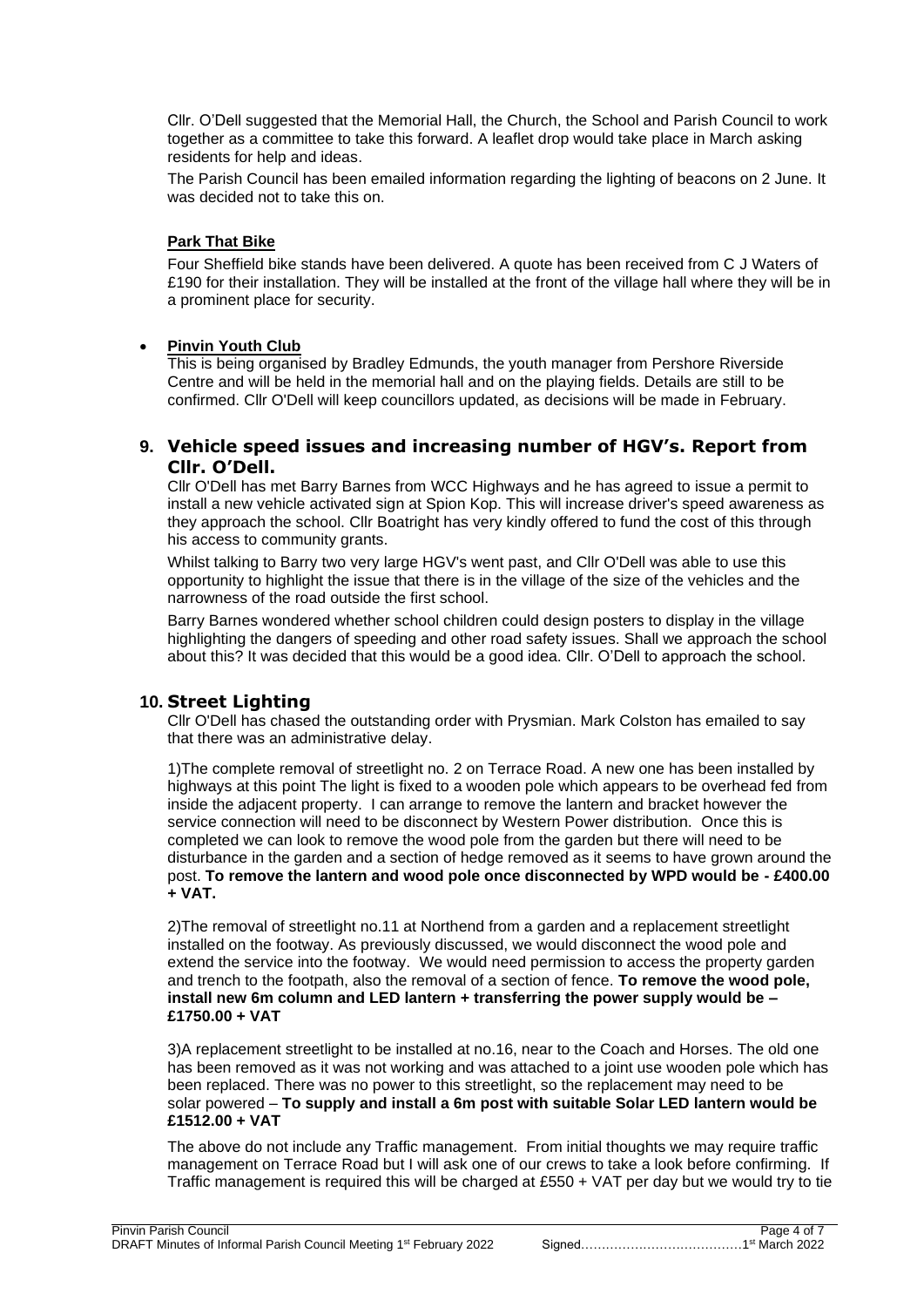it together with another job in the area to split the costs.

### **11. Pinvin Playing Fields.**

No update

# **12. Lengthsman update. (Cllr. Mitchell)**

Nothing out of the ordinary to report.

### 13. **Correspondence.**

• 12/1/22- WDC- Local Government Boundary Commission Proposals – **No change for Pinvin.**

# **14. Allotment update. (Cllr. Coates)**

An allotment holder has asked for a shed come summer house on their allotment to keep it things tidy.

Cllr Coates has no problem with this providing it is the no bigger than the standard size shed as in the agreement. The Clerk has replied to this and included a copy of the agreement for ease of finding the information.

Cllr Coates is thinking of setting up an allotment WhatsApp group so that allotment holders can contact each other easily. He will text allotment holders to ascertain if they are happy to join the WhatsApp Group.

### **15. Mushroom Farm Planning update by Cllr. Mitchell.**

After 5 months of apparent inactivity by Walsh's, members will have noted that Walsh's have submitted 2 new plans concerning the surface water drainage for the site.

We have until 9 February to submit comments.

I have attached 3 documents to a Dropbox and these are uploaded to the Parish Council website.

- The new drainage strategy document 19-7695-SK 021-P4
- The old strategy 19-7695-SK 201-P2
- The new proposed site plan 19-7695-SK 001-P13

The differences between the two strategies are:

- 1. An intention to use an existing drainage culvert under the road which runs from the eastern side of the track to the caravan park under the A44 to the ditch on the other side of the A44. They claim to have cleared a patch of the ditch by the culvert and the entrance to the culvert, but the picture on the document could be of anywhere! We do not know the true size of the pipe, its ownership (WCC?), and its integrity.
- 2. On the south side of the A44 there is now a separate ditch which runs parallel with the existing ditch. The existing ditch runs via a headwall to a culvert, which heads south to the Bow Brook under the garage of Bryher. Where the second ditch runs is unclear.
- 3. The red dotted line which is the border of the land they would use now includes the bottom of the trackway and the route of the ditch.

We can comment on the changes:

- the use of a pipe which has unknown antecedants.
- The risk of flooding at the crossroads if either the pipe under the A44 or the culvert to the Bow Brook become blocked.
- The fact that little has changed other the position of the pipe under the A44.

There is little changed and thus little to comment on. We will need to discuss our course of action at the meeting. The Parish Council to prepare a response regarding the drainage. Cllr. Mitchell to prepare a response. The more that respond the better.

Cllr. Mitchell commented on Facebook and emailed to residents. It has also been uploaded to the Parish Council website.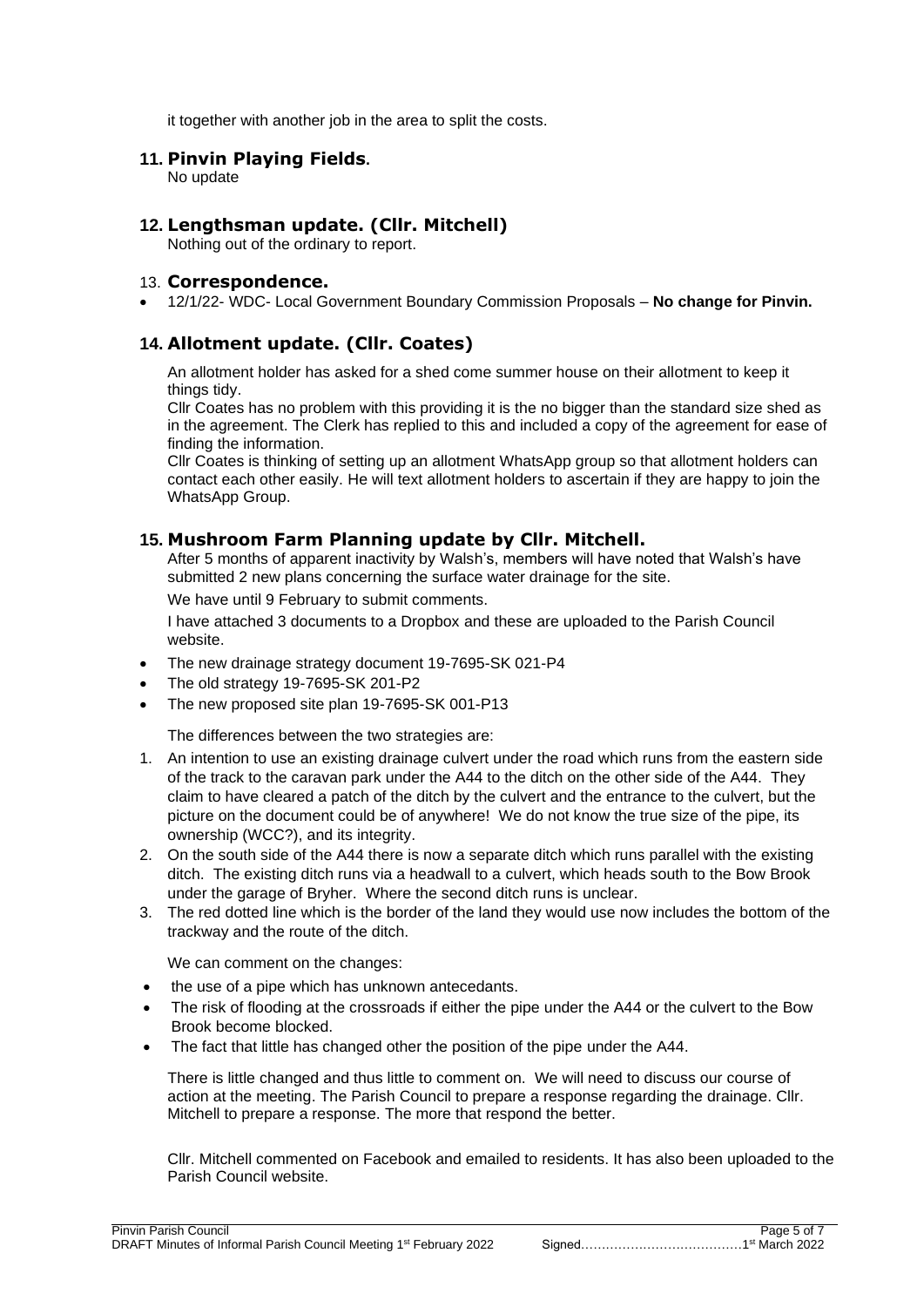# **16. Footway Lighting**

Cllr O'Dell has chased up the council's request for two streetlights to be installed at the junction to Gosney Fields and the new development on Upton Snodsbury Road. She has been contacted by Dushyant Shastri from Piper Homes. He is negotiating with Hamelin Partnerships and WCC Highways to see if they can accommodate our request and will keep us informed.

# **17. Reports Cllr. Dan Boatright WCC**

#### **School Tier Update:**

Consultation has finished. The council has stopped the timetable while they consult with the Department for Education. There is an issue with numbers for secondary schools and this requires further investigation. I have meetings on Monday and Tuesday (31<sup>st</sup> Jan-1<sup>st</sup> Feb) so may be able to update further at the meeting.

#### **Highways issues:**

Long Lane: Highways are now looking at options. There is recognition that HGV numbers have increased and that the suitability of the road is becoming an issue. There is no quick fix solution here but will continue to investigate.

#### **Walkabout with Barry Barnes:**

Last Thursday we did a walkabout of the village and looked at the issues that had been raised. The team will continue to investigate the traffic light issues as the initial assessment was that the light times were fine (but as we stood there we watched several issues!), we also have started the process of re-investigating what can be done about Terrace Road traffic issues after several accidents last year, the light positioning at Pinvin Junction is also to be investigated, as well as several resurfacing requirements on the pavements. We discussed the issues around the school at length. The current policies at county seem to be unfit for purpose. Suggestions that are within the current policies include a non-enforceable 20mph zone around the school during school hours, using the green space on the bend as additional parking to move parents off the road or fighting for a change in policy. I think we need to see what the village wants and then present it to the council, then fight them directly on what they don't want to do.

Cllr. Boatright spoke to Highways yesterday and insisted they respond to planning application 20/02906/FUL Land North of Allens Hill Pinvin. They are aware of the issues we have with the existing infrastructure and are already trying to resolve the existing problems- this will not be able to join the existing setup so I will push for them to put that into the planning application response.

### **Cllr. Liz Tucker WDC**

Conversion of Jolly Barn – went to a panel but due to disagreements at panel it is now going to committee in March.

Frontage of the old village stores – Planning enforcement will be investigating the situation.

The draft SWDP has been informed by responses to the last round of consultation in November 2019, as well as a series of updated evidence documents, including housing and employment requirements. Each of the three councils will take reports to Council meetings over June 2022, although the draft SWDP Review will be in the public realm late May 2022 the publication of papers to Worcester City Council's Place and Economic Development Committee on the 6 June 2022. Once the consultation on the draft SWDP is complete the intention is to submit the plan and representations made to the Planning Inspectorate for independent examination in November. Over the course of 2023 the appointed Inspector will oversee the examination and report back on their findings. Once the examination is completed, and the Inspector's report received, and if the plan is found to be sound, the intention is to adopt the SWDP Review by late 2023.

Running in parallel the South Worcestershire Councils are also preparing a Travellers and Travelling Showpeople Policies and Site Allocations Plan. This document will be considered at the same Council meetings as the SWDP and the public consultation will also commence in early July at the same time as the SWDP and this plan sets out policies for making decisions on